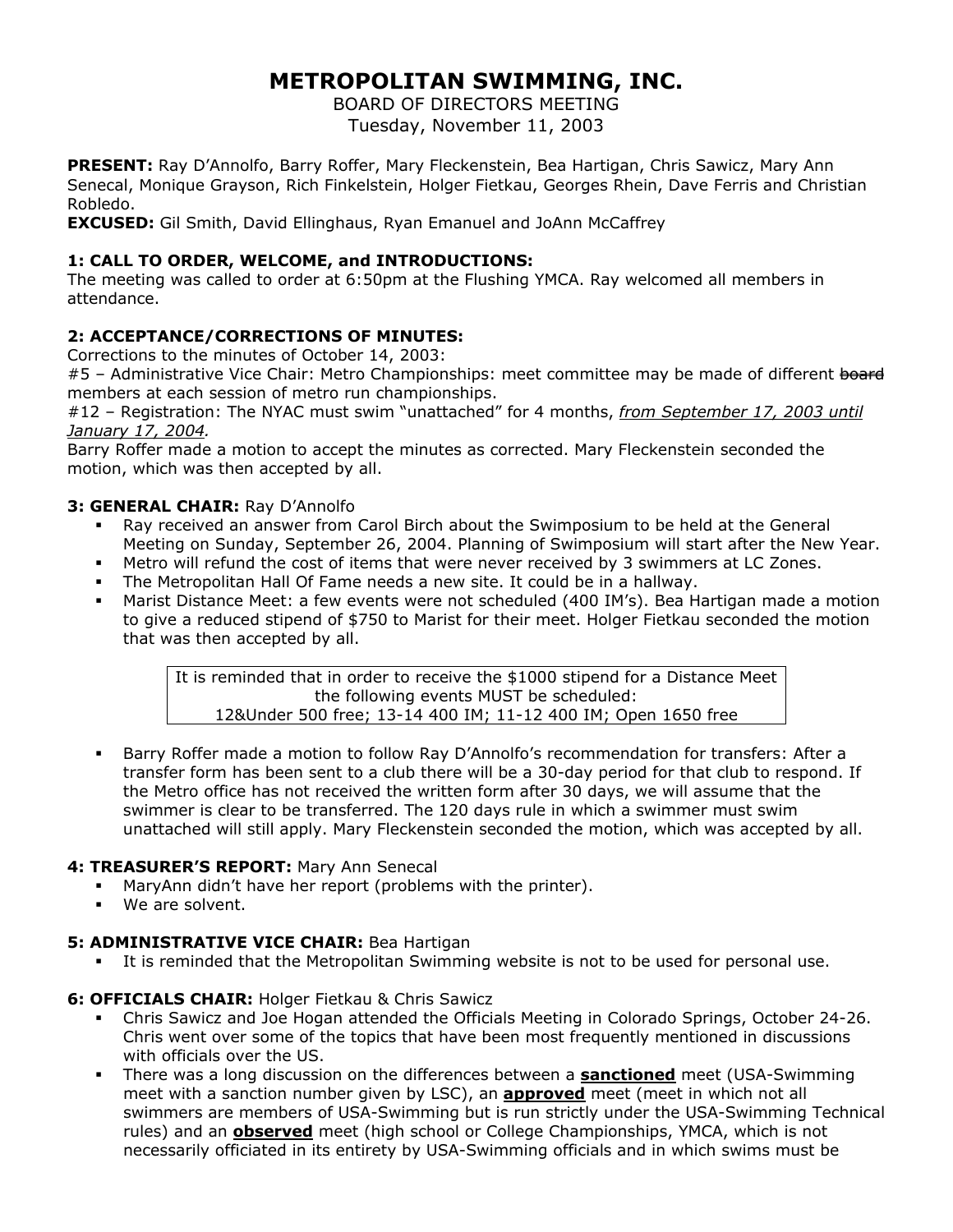"observed" upon request made prior to the swim. Swimmers must fill out "Individual Verification Form" in order to have their swim(s) "observed". The assigned observers are responsible for determining whether the swim(s) conform(s) to USA-Swimming Technical Rules).

- A motion to recognize times of "observed" swims from the NY City high school championship was made, seconded and approved.
- A motion to grant "Observed Meet" status to the Girls Catholic High School championship was made, seconded and approved (7 yes/2 no/1 abstention). Swimmers must bring "Individual Verification Request Forms".
- A motion to grant "Blanket Observed Meet" status to the Girls High School State Championships was made, seconded and approved (5 yes/2 no/3 abstentions).
- A motion to grant "Observed Meet" status to the Suffolk County High School Championships was made, seconded and approved (7 yes/1 no/I abstention)

# **7: SENIOR CHAIR:** Dave Ferris

- Dave asked if everything was in order with negotiations with Lehman for JO's, Sr. Mets and Zone Qual meets.
- Dave made a motion to increase the stipend for Metropolitan swimmers attending the 2004 Olympic Trials in California, to \$1,250. Mary Fleckenstein seconded the motion. After discussion on this matter the motion was amended and the amount changed to \$1,500. Everyone was in favor. Motion carries. In order for the swimmers to receive this stipend, they must swim in at least six (6) Metro sanctioned meets and participate in at least one (1) Senior Mets.

# **8: AGE GROUP CHAIR:** Mary Fleckenstein

 Mary presented a bill that still needed to be paid for Long Course Zones. Mary Ann will take care of it.

## **9: COACHES REPRESENTATIVE:** Gil Smith

 Gil was unable to attend the meeting. A "Coach Of The Year" nomination form must be prepared and mailed to all clubs.

## **10: ATHLETES REP:** Christian Robledo and Ryan Emanuel

 Ryan was unable to attend the meeting. Christian will give Bea the list of athletes that are interested to be on a committee.

## 11: **ZONE TEAM COODINATOR:** Barry Roffer

Nothing new at this time

## 12: REGISTRATION COODINATOR: Barry Roffer

- Too many clubs have unregistered swimmers competing at meets. Coaches can't give a "grace period to see if the swimmers like it". They MUST be registered with USA-Swimming as soon as they start practicing with a team.
- All coaches MUST be registered and the credentials and fees in the hands of the coordinator BEFORE coaches are allowed on deck! Coaches MUST wear their cards at all meets.

A SWIMMER MUST be registered before competing in a meet. **All registrations must be in the hands of the REGISTRATION COORDINATOR for the swimmer to be considered registered.** There are no pending registrations or registrations to be held by the clubs. If swimmers are not registered, they are not a member of USA-Swimming and therefore not eligible to compete in meets or to be considered for awards, honors, or NVTs. There are no retroactive registrations or NVTs.

If a swimmer is entered in a meet and competes without registration, USA-Swimming RULE 302 on athlete registration, permits the LSC to assess a **\$100 fine per swimmer** to a coach or club representative who indicates that a swimmer is registered for a meet by entering the swimmer in the meet, when in fact that athlete is not duly registered.

- New club called New York Sharks (NYS) must have new initials.
- Some clubs are still in arrears with payment of long course JO's.